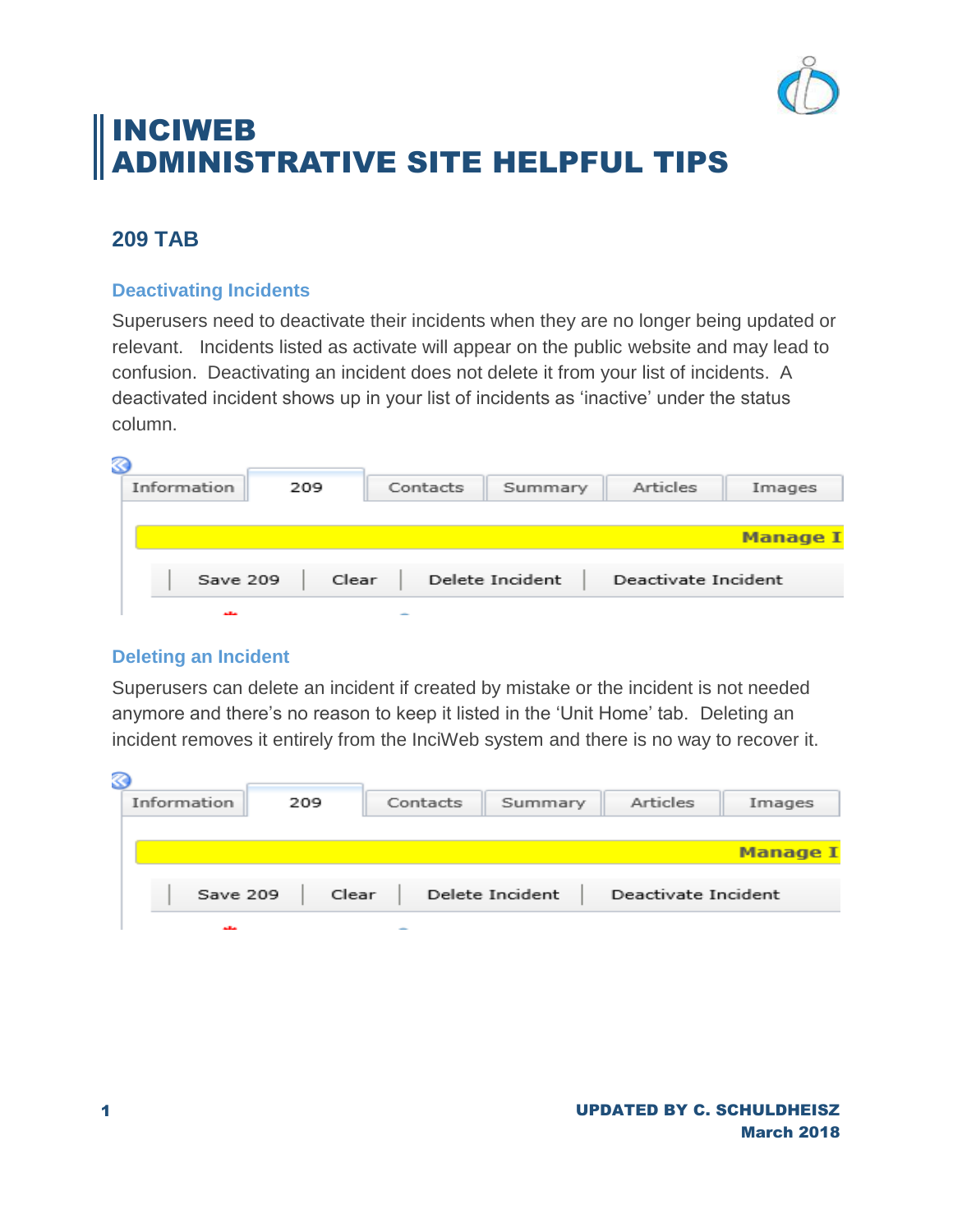

# **Required Latitude/Longitude**

Latitude and longitude coordinates are required for every incident in InciWeb. The coordinates need to be a numeric value greater than zero (0). The lat/long required format is degrees/minutes/seconds. If you need to convert your coordinates to the degrees/minutes/seconds format visit [LATLONG.net](https://www.latlong.net/) for an easy to use converter.



# **SUMMARY TAB**

### **Copying a summary**

Users needing to modify an existing summary to post can do so by selecting a summary under the 'Summaries' table and clicking on the 'Copy' tab. A duplicate summary marked 'No' under the locked column will appear in the table and below in the editor for a user to edit. When finished select 'Save Summary' below the yellow bar and the new summary will appear in the table marked 'Yes' in the 'Locked' column.

A locked summary means it's currently showing on the public facing website and can't be edited.

### **Avoid copying and pasting text (if you can)**

Copying text from an outside application such as Microsoft Word can pose problems when pasting the text in the editor box. The reason being is that often outside applications have hidden characters that cause text to past improperly in InciWeb. You

can avoid issues by clicking on the 'Paste from Word' icon in the editor box and paste your text in the pop-up box. You may still have to do some formatting. You can also paste your text in a Clipboard (outside application) and then copying that text and pasting it into the editor.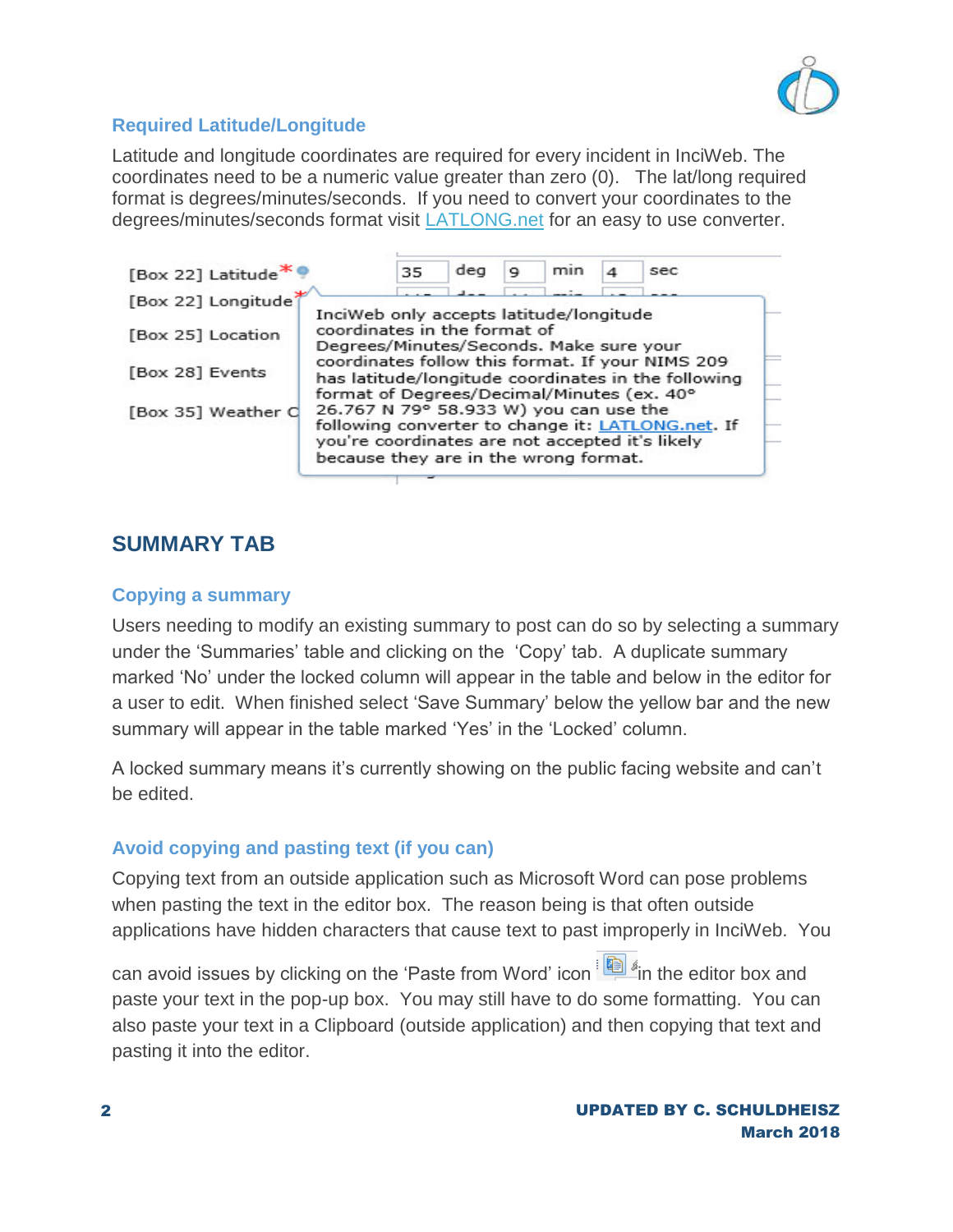

# **ARTICLES TAB**

## **Highlight on Home – Error Fix**

A user has the option to highlight an article so that it appears on the top of the incident's homepage. It's possible that more than one article is marked as 'Highlighted' when only one is allowed. When more than one is listed as 'Highlighted' it will cause an error on the incident's homepage and the page with disappear. If you get an error message on your incident page – check the articles tab to see if you have more than one article highlighted. (The same is true for highlighting images).

| Highlight on Home  |   | Type |
|--------------------|---|------|
| Highlighted        |   | News |
| <b>Highlighted</b> | v | News |
| Not Hightlighted   |   | News |

# **IMAGES TAB**

### **Photo and video file sizes**

Please follow the tips for image file and video sizes in the tool tip box that appears when you put your cursor on the 'Select Media' icon in the 'Upload Media Files' box. Failure to follow the guidelines will result in your photo or video not displaying.

#### **Release date**

The release date is when the photo was uploaded to InciWeb, not when the photo was taken. If the date of the photo you are uploading is different you can put the date in the 'Caption' box by double-clicking in the box.

| ∕ | Caption |  |
|---|---------|--|
|   |         |  |
|   |         |  |
|   |         |  |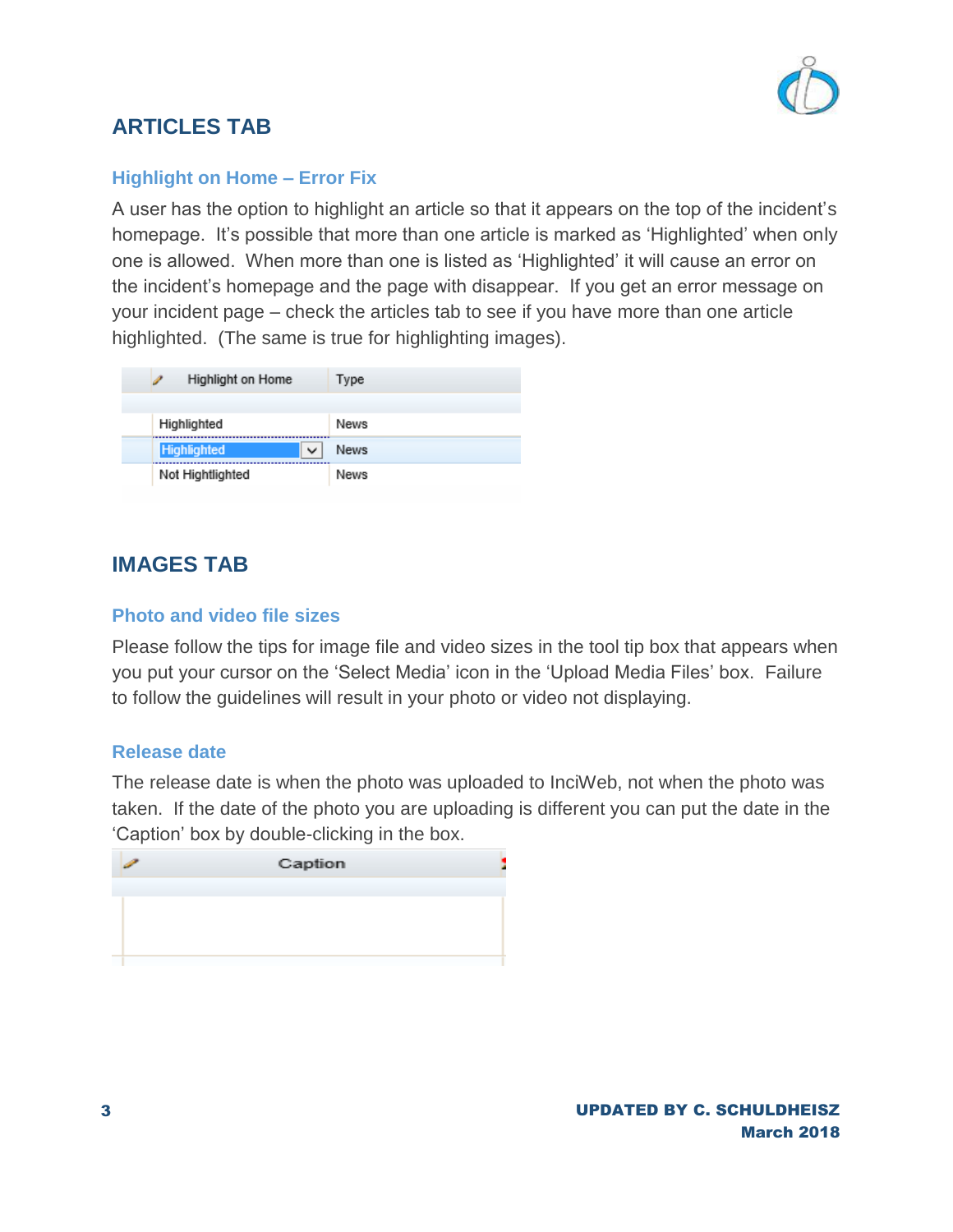

### **Photo and video credit**

All photos and videos need proper crediting to the person who took the photo or video. You can enter the photographer/videographer's name in the 'Owner' box.



# **Highlighting on home**

A user has the option to highlight an image so that it appears on the top of the incident's homepage. It's possible that more than one image is marked as 'Highlighted' when only one is allowed. When more than one is listed as 'Highlighted' it will cause an error on the incident's homepage and the page with disappear. If you get an error message on your incident page – check the images tab to see if you have more than one image highlighted. (The same is true for highlighting articles). Only images can be highlighted on home – not PDF's or videos.



### **Alternate Column**

If you want to attach an associated file with the image you can do so by clicking on the plus sign in the 'Alternate' box and attach a file. A list of file formats appears.

|              | Manage alternate incident image                                                                                                                                                 |  |
|--------------|---------------------------------------------------------------------------------------------------------------------------------------------------------------------------------|--|
|              | $\sqsubset$ Attach Alternate Media Files:                                                                                                                                       |  |
| Select Image | File Types: Acceptable file types are: JPEG, JPG, GIF, PNG, TXT, DOC, DOCX, PDF, KML, KMZ, and RTF.<br>File Name Length: File names over 50 characters will be truncated to 50. |  |
| Tvpe         | File Name<br>Size                                                                                                                                                               |  |
|              |                                                                                                                                                                                 |  |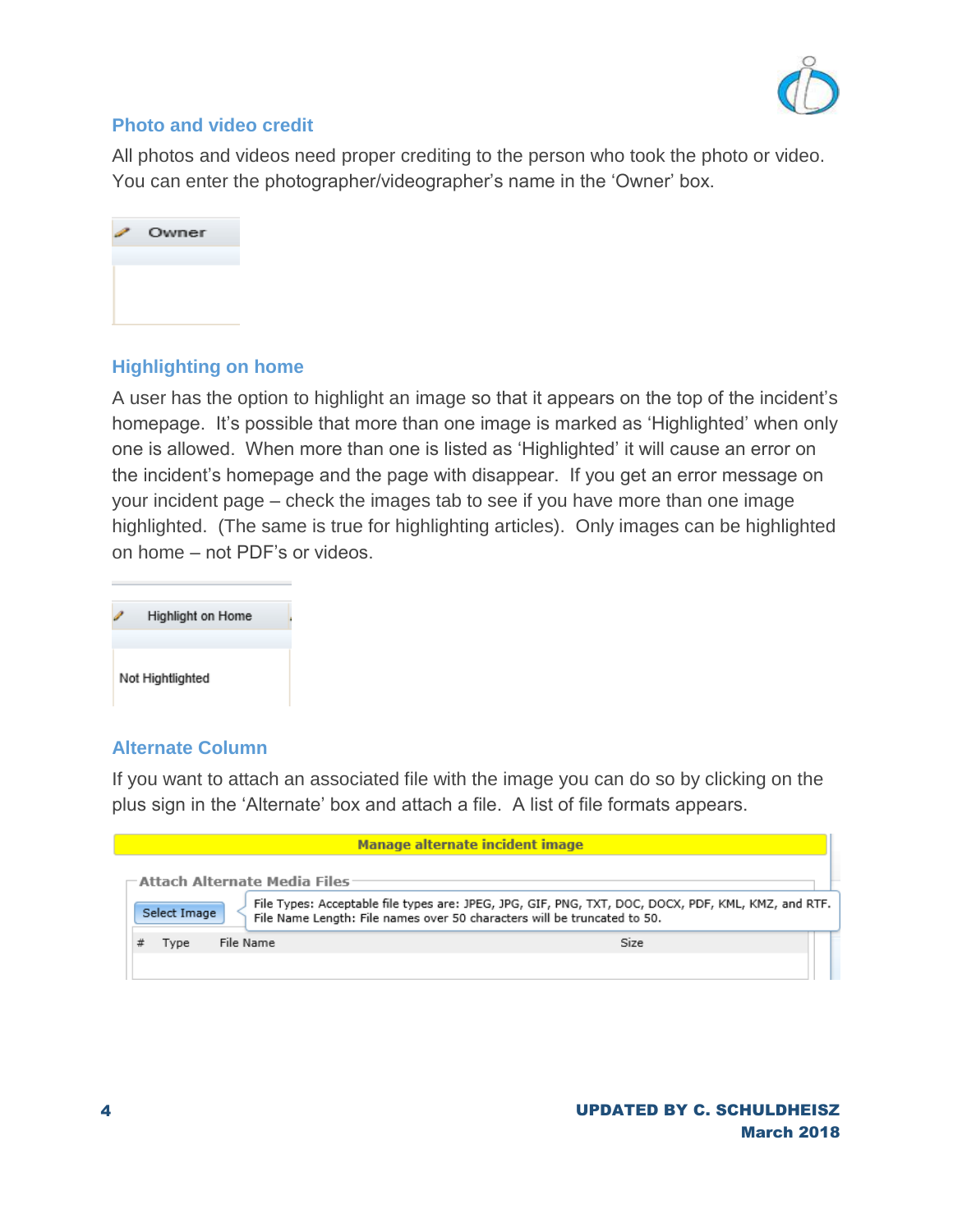

# **BOUNDARIES TAB**

The *"Boundaries"* screen enables you to identify unit and state boundaries an incident has crossed. To do that, find the name of the unit in the 'Available Neighboring Units' table and/or the name of the state in the 'Available Neighboring States' table on the left side of the screen. If you don't see the name of the unit or state that you are looking for in the tables, contact the Superuser for the unit as they are the only ones that can add units and states to the tables. Double click the 'Attach' cell in the 'Action' column in the row of the unit and/or state whose boundary the incident has crossed in the 'Available Neighboring Units' and/or 'Available Neighboring States' tables on the left side of the screen.

Manage Incident boundaries

|                   | <b>Available Neighboring Units</b>    |        |                                                                                  |          | Neighbors (Unit and State boundaries this Incident has crossed) |                |  |
|-------------------|---------------------------------------|--------|----------------------------------------------------------------------------------|----------|-----------------------------------------------------------------|----------------|--|
| State             | Unit                                  | Action |                                                                                  | State    | Unit                                                            | Action         |  |
|                   | Rogue River - Siskiyou NF             | Attach |                                                                                  |          |                                                                 |                |  |
| 0R                | Coos Forest Protective Association    | Attach |                                                                                  |          |                                                                 |                |  |
| 0R                | Crater Lake National Park             | Attach |                                                                                  |          |                                                                 |                |  |
| 0R                | Douglas Forest Protective Association | Attach |                                                                                  |          |                                                                 |                |  |
| 0R                | Fremont-Winema National Forest        | Attach |                                                                                  |          |                                                                 |                |  |
|                   |                                       |        |                                                                                  |          |                                                                 |                |  |
| 1 - 5 of 11 items | $5$   10   All                        |        | $\mathbb{H} \rightarrow \textbf{1} \textbf{2} \textbf{3} \rightarrow \textbf{H}$ | $0$ item |                                                                 | $5$   10   All |  |
|                   |                                       |        |                                                                                  |          |                                                                 |                |  |
|                   |                                       |        |                                                                                  |          |                                                                 |                |  |
|                   |                                       |        |                                                                                  |          |                                                                 |                |  |
|                   |                                       |        |                                                                                  |          |                                                                 |                |  |
|                   |                                       |        |                                                                                  |          |                                                                 |                |  |
|                   | <b>Available Neighboring States</b>   |        |                                                                                  |          |                                                                 |                |  |
| State             | Action                                |        |                                                                                  |          |                                                                 |                |  |
| CALIFORNIA        | Attach                                |        |                                                                                  |          |                                                                 |                |  |

#### UPDATED BY C. SCHULDHEISZ March 2018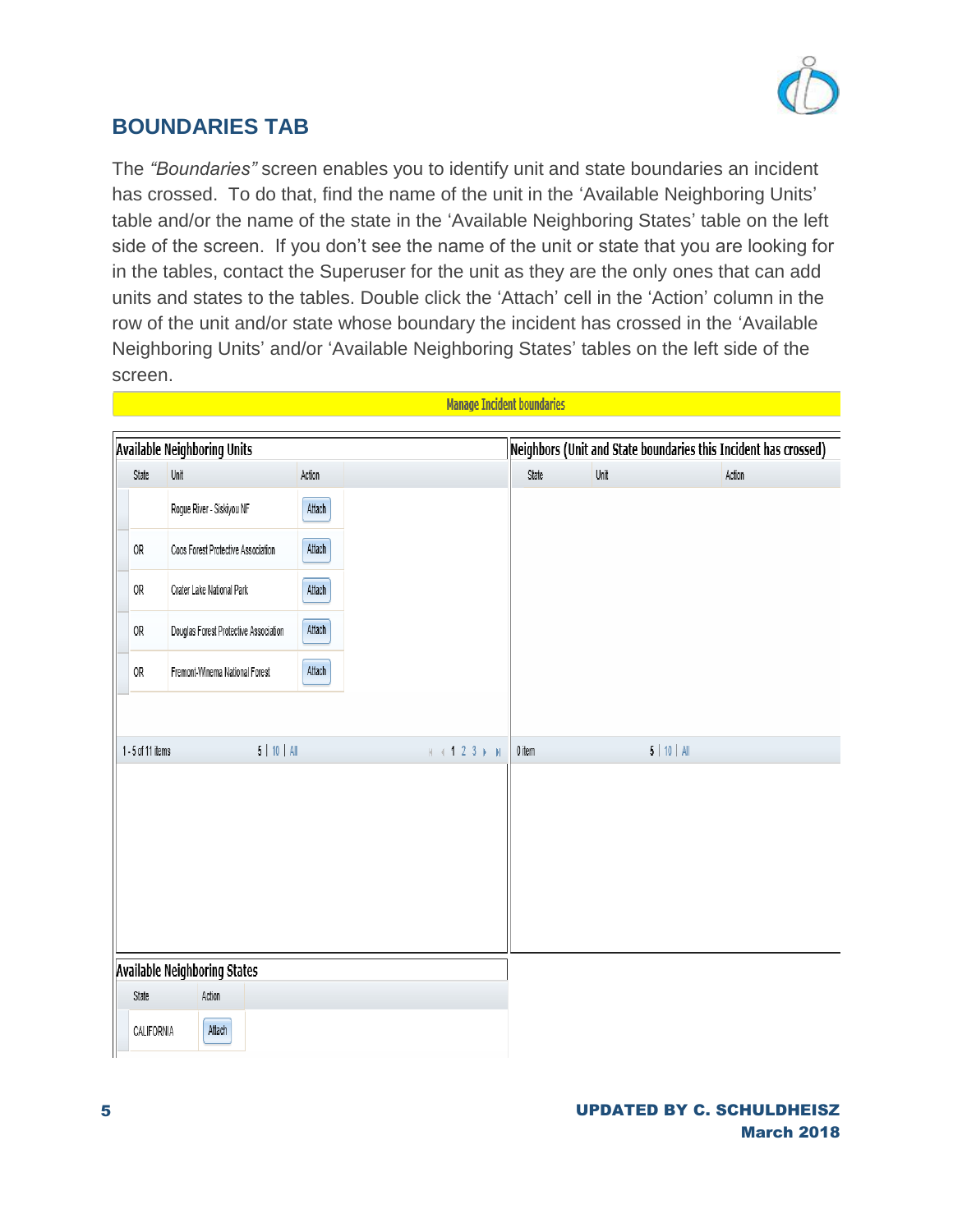

# **Moving and incident to another unit**

Moving an incident to another unit occurs when an incident originates on a unit but crosses over onto another unit who wants to manage the incident in InciWeb. This can be done by a Superuser in the 'Boundary Tab' by selecting 'Move Incident to this Unit' action shown in the illustration below. **NOTE: Superusers need to make sure they have all their 'neighbors' added to their unit ahead of time by selecting neighboring states/units on the 'Manage Neighbors ' tab under the 'Administration Tab'**.

| has crossed)      | <b>Neighbors (Unit and State boundaries this Incident</b> |                  |                            |
|-------------------|-----------------------------------------------------------|------------------|----------------------------|
| State             | Unit                                                      |                  | Action                     |
| CALIFORNIA        | <b>Angeles National Forest</b>                            |                  | No Action                  |
| <b>CALIFORNIA</b> | <b>Los Padres National Forest</b>                         |                  | No Action                  |
|                   |                                                           | <b>No Action</b> |                            |
|                   |                                                           | Detach           | Move Incident to this Unit |

The moved incident will disappear from your list of incidents.

# **GROUPS TAB**

Use the 'Groups' tab if your incident is part of a larger incident. To create a group, click the arrow to the right of the 'Group Type' field to reveal a drop down menu, then select the type of group you want to create - Complex, Theater, Related, or Unified Command. Then click the 'Create' button. The incident will be listed in a table as a group member and other incidents will now be able to join the group. To delete a group, click the 'Delete Group' button. This will delete the group for all of the other members as well. (Click on the + to see a list of existing incidents within the group).